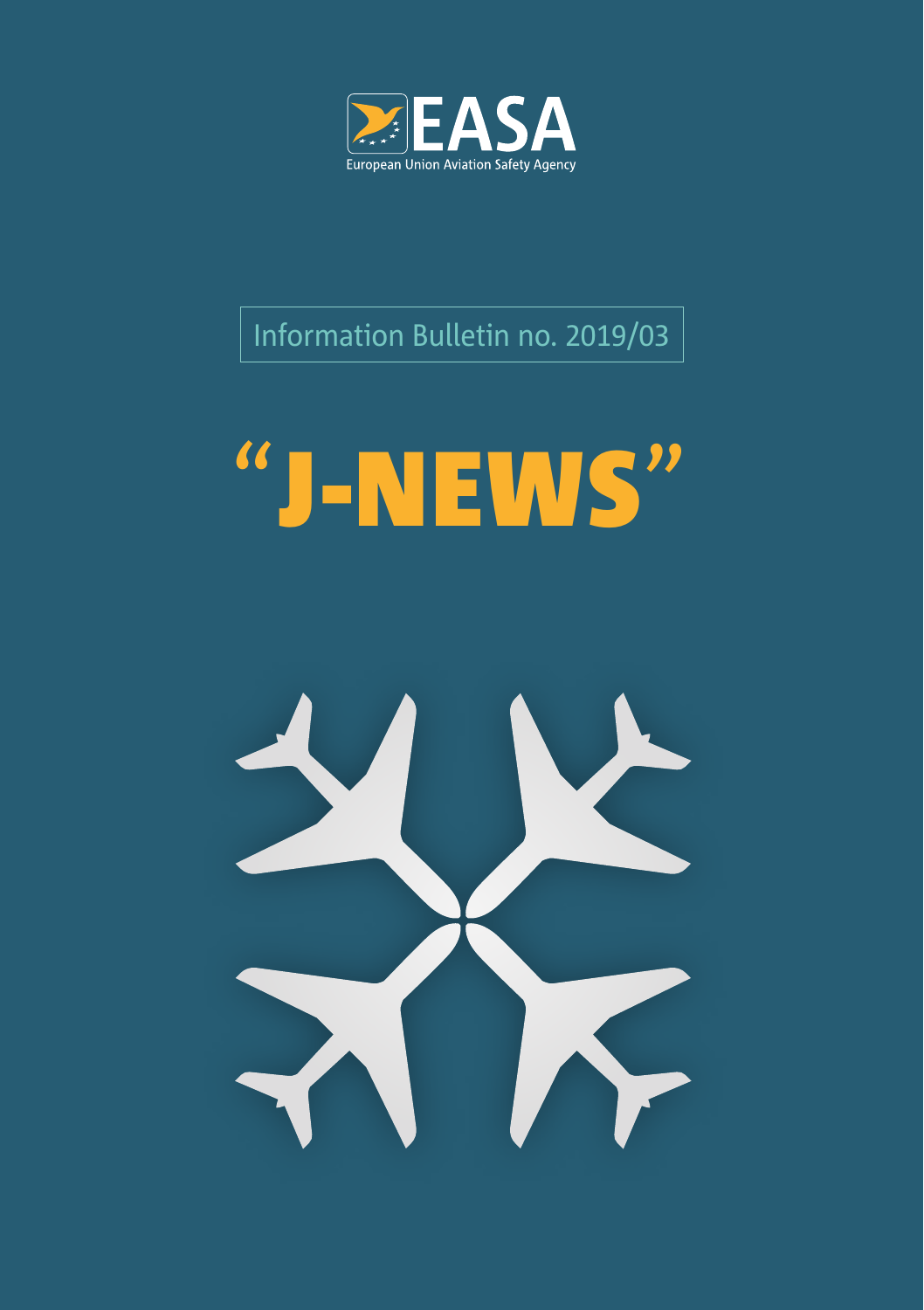Dear Madam, dear Sir,

I am glad to share with you the third edition of the J-News for the year 2019. Once again, we took on board several proposals made by you, the Industry. In the list of articles, you will find topics that some of you raised during your exchanges with your DOA Team Leader. We hope that this information will help you to further improve the way you are working.

I take advantage of this end-of-the year edition to remind you of the publication of the Commission Delegated Regulation (EU) 2019/897 that introduces changes and improvements to the Part-21. I am sure that most of you are already in contact with your allocated DOA Team Leader to discuss of an action plan, and I wish you a smooth transition towards this updated regulation.

On the forthcoming pages, you will find useful information on the following topics<sup>1</sup>:

| Item 1. Generic CRIs PART 2                         |
|-----------------------------------------------------|
|                                                     |
| Item 2. Use of "old" flammability test results      |
|                                                     |
| Item 3. DOA dashboard: how does it work?            |
|                                                     |
| Item 4. Acceptability of data coming from suppliers |
|                                                     |
| Item 5. Are you competent at competence? - Part 1   |
|                                                     |
| Did you know? Table of EASA Panels                  |
|                                                     |

I would like to thank particularly Ralf BADER, Carmela BOSSO, Iain HIGGINS, Dirk KRAPPEL, Ciro PIRONE, Olivier TRIBOUT and Raphaël AUBERT who proposed and contributed to the articles in this edition, especially as this is an additional task to their normal work.

All *Aircraft & Products* newsletters including the *J-News* bulletins are available on [our web site.](https://www.easa.europa.eu/newsroom-and-events/news?search=&date_filter%5Bmin%5D%5Bdate%5D=&date_filter%5Bmax%5D%5Bdate%5D=&news_cat%5B%5D=2497)

I would like to take the opportunity to wish you all a Merry Christmas and a Happy New Year.

Yours faithfully, **Markus GÖRNEMANN** Head of the Design Organisations & ETSO Department Deputy Certification Director

<sup>1</sup> As usual, should you need more information on any of the topics presented, please get in contact with the DOA Team Leader allocated to your DO.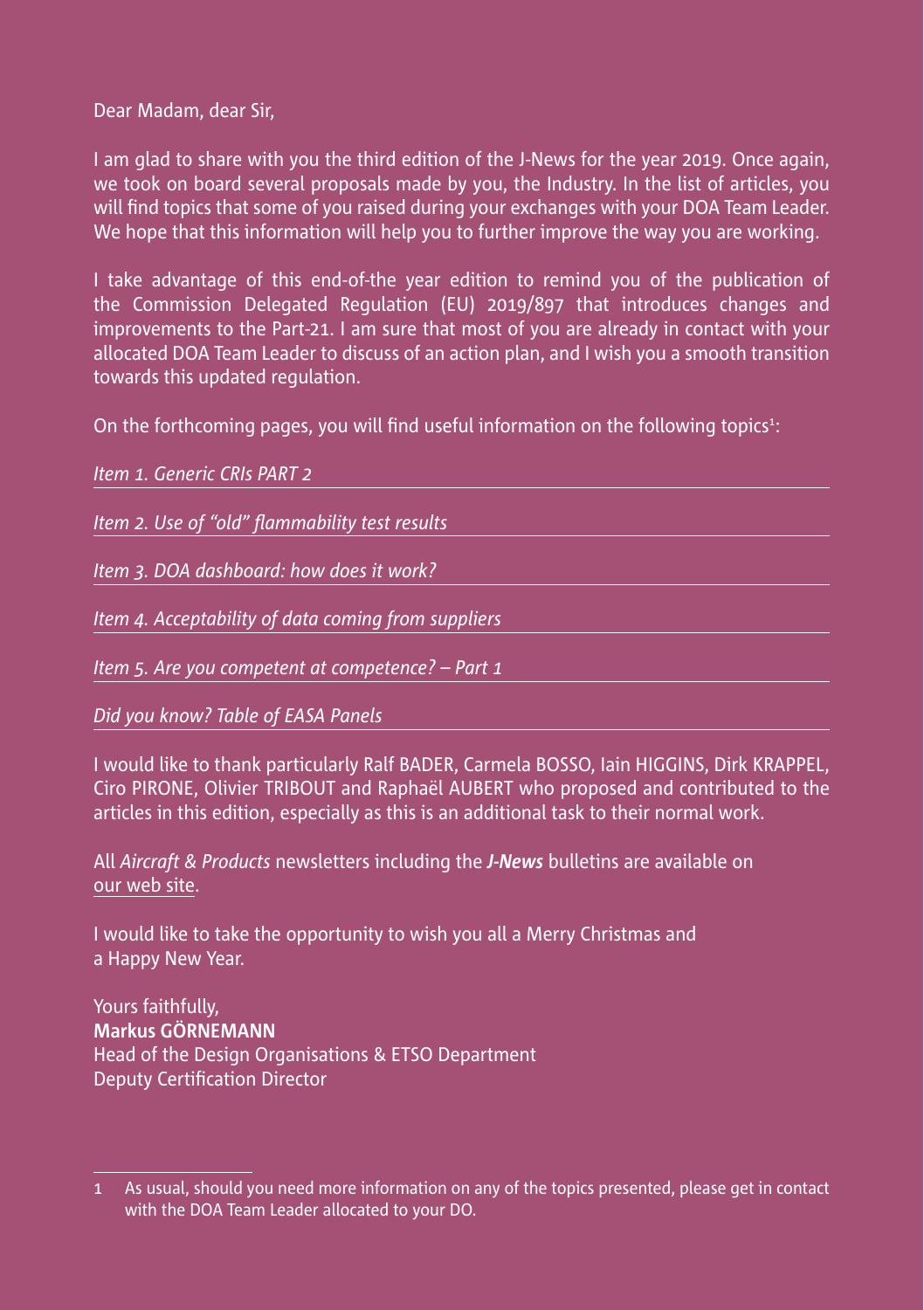## <span id="page-2-0"></span>Changes to Type Certificate

**Item 2019/3/1 Generic CRIs PART 2**

This article on Generic CRIs should be understood as a continuation to the article published in the [J-NEWs 2018/03.](https://www.easa.europa.eu/sites/default/files/dfu/EASA_J-News_December_2018.pdf) A general introduction and explanation of Generic CRIs are provided there. As a short summary, subject to 21.A.16B, the Agency prescribe Special Conditions by means of a CRI when the related certification specifications do not contain adequate or appropriate safety standards for the product.

Usually, CRIs are individually set up for the specific product and project. However, certain design features or certification aspects are independent of aircraft type or applicable to other similar modifications so that such CRIs, and the additional airworthiness requirements defined therein, are of more generic nature and applicable also for other projects. These kind of CRIs are known as "Generic CRIs" but nevertheless are subject to adaptation on individual project level. "Generic CRIs" as the tool may contain Special Conditions, Interpretative Material, Means of Compliance or Equivalent Safety Findings. Nevertheless, the "Generic CRIs" have to be taken into account during the classification of design project as they might trigger a major classification as per GM 21.A.91, paragraph 3.4 point (a), if not already due to the technical aspects of the change. If such "Generic CRIs" are already part of the Type-Certification Basis, i.e. incorporated into the TCDS, they do not have an additional impact on classification since the additional requirements defined therein are already part of the Type-Certification Basis.

This J-News article is the second tranche with regard to Generic CRIs and is a continuation of the first article addressing the other EASA Panels. Please note that some of the Generic CRIs are of interdisciplinary nature. In addition, the provided examples are not exhaustive and our intention is to provide an enhanced awareness with focus on STC related cases. In addition, the focus is on Large Aeroplanes if not stated otherwise in below examples.

#### Cabin Safety:

Although this panel was already addressed in the last "Generic CRI" article in J-NEWs 2018/03, we would like to take the opportunity here to highlight that the final version of the new Certification Memorandum CM-CS-010 Incomplete Cabin (Zero-PAX Layouts) is close to publication. Besides of that, we published the new EASA Proposed CM–CS-011-001 Issue 01, Guidance on smoke propagation and smoke penetration tests. In addition, please be informed that a new draft for a Certification Memorandum related to the Classification Guidance on Cabin Safety related changes will be published soon for consultation. This CM is of particular interest for all DOAs designing cabin interior changes.

We would also like to emphasize that for the classification of cabin related changes the premod configuration is of utter importance. LOPA changes are quite sensitive in this respect.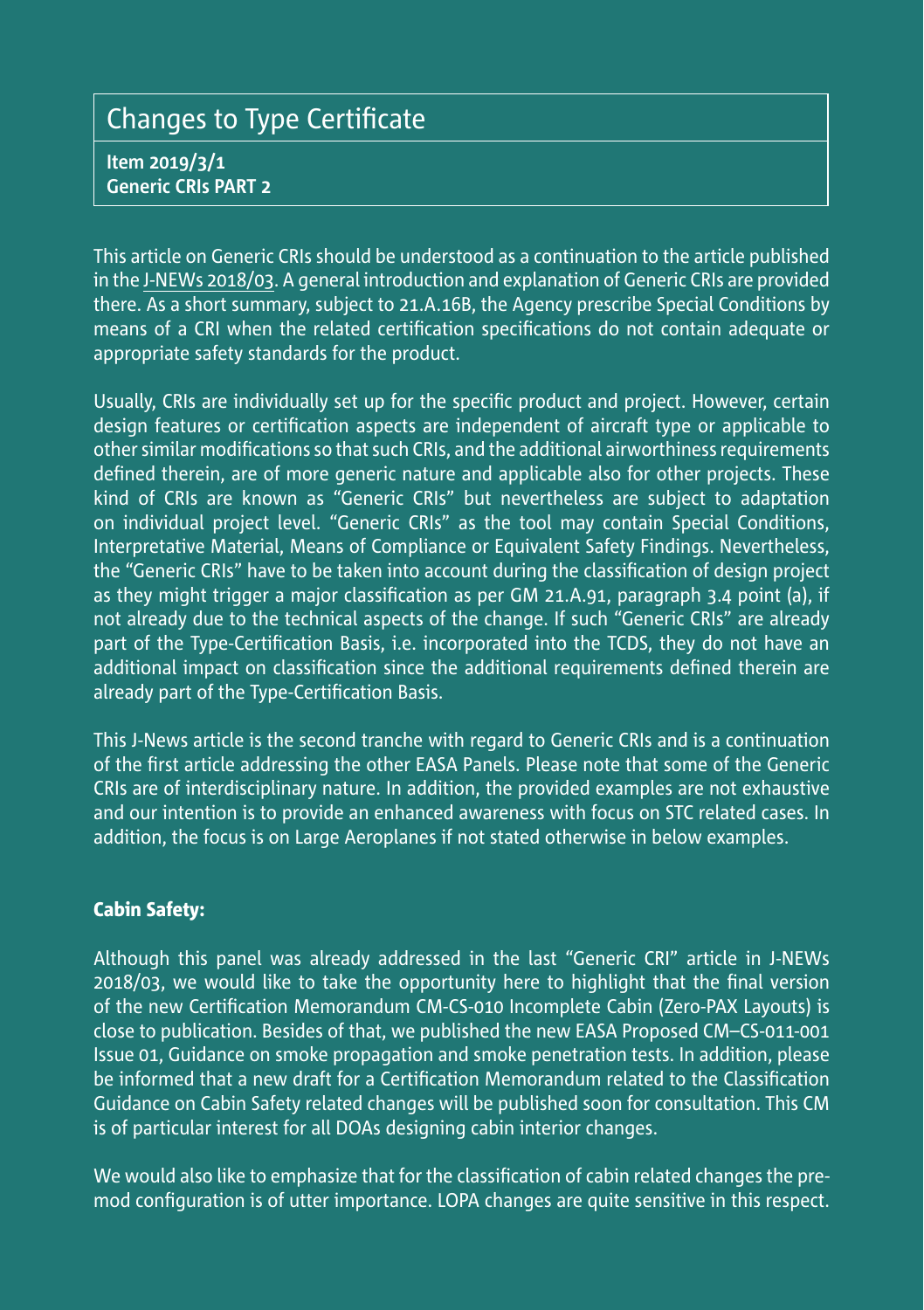For example, when a used aircraft with installed cabin is transferred to a Maintenance Organisation with an empty cabin (Zero Pax STC installed just for the ferry flight), the premod configuration is not the former cabin layout before the Zero Pax STC installation but the empty cabin (Zero Pax Layout). This means that the new LOPA constitutes a new cabin installation and therefore treated from EASA side as a Major Change.

#### Flight Panel:

- Vibration and Buffeting for large external antenna installation
- Runway Excursion Classification
- Derated Take-off
- Human factors methodology
- digital AFM
- Use of FAA Flight Test Guide AC 25-7C
- Use of JAA Flight Test Guide
- Landing Distances Using HUD
- Steep Approach

All other generic CRIs are related to TC certification and not listed here.

#### Environmental Control Systems:

- High Altitude Operation High Cabin Heat Load (SC)
- Packs off Operation (ESF)
- Flight instrument External Probes Qualification in Icing (SC)
- CPR-STC-Post TC Pitot probes-Qualification in Icing Conditions (SC)
- Oxygen Outlets in Galley Working Areas (IM)
- Distributed HP Oxygen Bottles in the Passenger Cabin (IM)
- Portable Oxygen Equipment (IM)
- Oxygen Equipment Qualification above 40000 ft. (IM)
- OHFRA (Oxygen Hazard Fire Risk Analysis)
- Minimum Mass Flow of Passenger Supplemental Oxygen (ESF)
- Risk Time approach for 25.1438 (IM)
- Use of thermal analysis for 25.1438 compliance (IM)

All other generic CRIs are rather related to TC certification, especially those related to Icing Certification (which is a trigger for Major Classification anyway), and not listed here.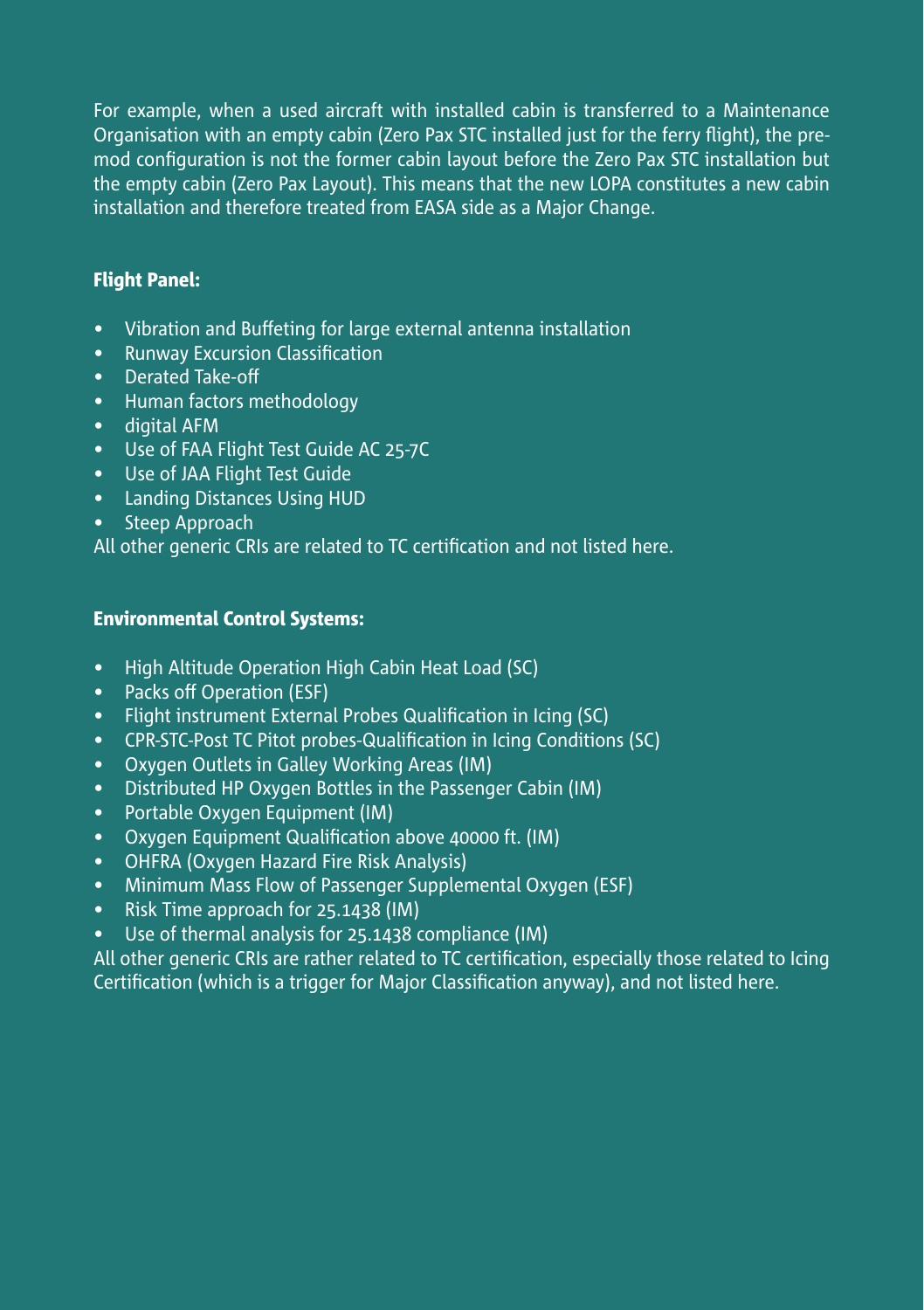#### Hydromechanical Systems including Flight Control Systems:

The "Generic CRIs" are rather related to TC certification, however, below examples might also be of interest for STC cases:

- Towbarless Towing (Large Aeroplanes, is integrated into the CS-25 Amdt. 13)
- Interaction of Systems and Structure (to prevent interference and riding condition of systems due to structural changes, is now part of CS 25.302)
- Hydraulic Design Ultimate Pressure Factor(s) (Large Rotorcraft)
- Tyre Pressure Indication System (TPIS)

#### Powerplant Installation (including Fuel System):

Most of the "Generic CRIs" are rather addressing Type Certification of the powerplant installation and fuel system performed only by the TC holder. For this reason, they are not explicitly listed here but need to be taken into account when changes to these systems are designed by non-TC holder (applicable CRIs are listed in the aircraft TCDS). These CRIs may be made applicable for STCs as well where required. Special attention has to be taken, as for instance but not limited to those examples, when new engines/APU/Propeller are installed (not common in GA STC LA aircraft world), extinguishing agents of the engine fire extinguishing system are replaced (e.g. replacement of HALON) (not common in STC LA aircraft world), installation of servicing/additional/auxiliary fuel tanks (e.g. ferry tanks which are deemed to be Major Changes anyway), changes to Fuel Specification (refer to Certification Memorandum CM-PIFS-009) (not common in STC LA aircraft world), and projects affecting Fuel Tank Safety (foam instead of inert gas to prevent accumulation of explosive fuel-air mixtures).

#### Safety Assessment Panel:

• Electronic Engine Control System Development Assurance Activities as per ED-79A (mainly TC case)

#### Software/AEH:

• The Use of Multi-Core Processors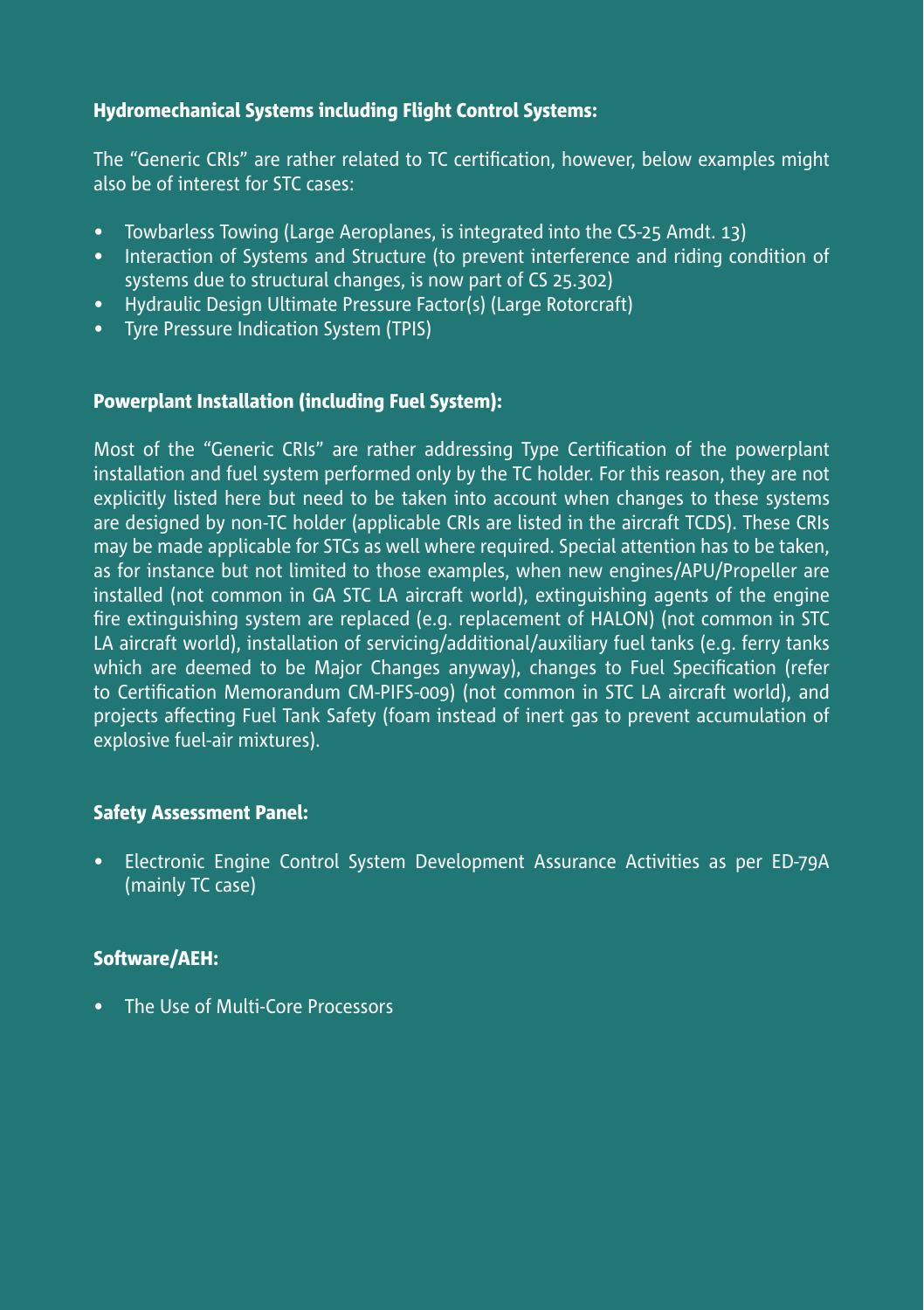In addition, we like to inform that CMs used in many projects are now superseded by AMC 20 material and will not lead to CRIs in the future anymore:

- EASA CM-SWCEH-001: Development Assurance of Airborne Electronic Hardware (AMC 20-152A is in the final publication phase for Airborne Electronic Hardware);
- EASA CM-SWCEH-002: Software Aspects of Certification is superseded by ED Decision 2017/020/R publishing AMC 20-115D Airborne Software Development Assurance using EUROCAE ED-12 and RTCA DO-178.

#### Instructions for Continued Airworthiness Panel:

• Instructions for Continued Airworthiness (Interpretative Material) Intent of this "Generic CRI" was to provide clarification on the requirements, content and timescale for provision of ICA addressing Type Certification cases.

The "Generic CRIs" of all other EASA Panels are rather related to TC cases and not addressed here. In case of doubt, especially related to classification, please contact an Expert of the affected Panel or your responsible DOATL.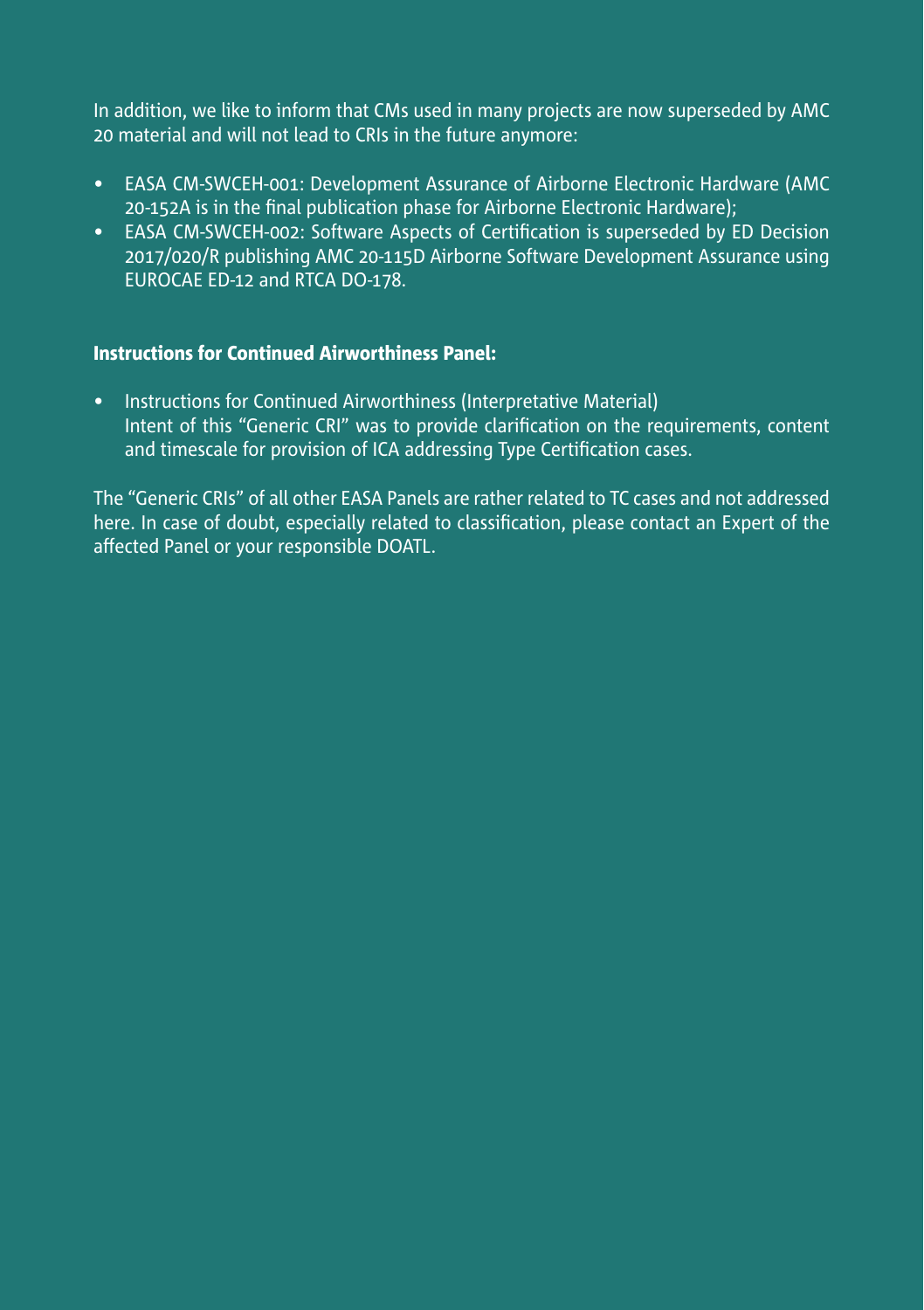## <span id="page-6-0"></span>General DOA information

**Item 2019/3/2 Use of "old" flammability test results**

In the frame of compliance demonstration towards flammability requirements (e.g. 2x.853, 2x.854, 2x.855, 25.869…), it is quite a common practise for a Design Organisation Holder (DOH) to make use of test results which were obtained (MoC 4) in the frame of a "past" certification exercise.

*To which extent is this approach possible?*

PART 21.A.33(b) requirement quotes:

*(b) Before each test is undertaken during the demonstration of compliance required by point 21.A.20, the applicant shall have verified: 1. for the test specimen, that: (i) the materials and processes adequately conform to the specifications for the proposed type design; (ii) the parts of the products adequately conform to the drawings in the proposed type design; and (iii) the manufacturing processes, construction and assembly adequately conform to those specified in the proposed type design;*

In the light of the above requirement, the Design Organisation Holder has to demonstrate that the (old) design and new one are identical, with a specific focus on the manufacturing processes; this would lead theoretically to an identical specimens' definition.

Comparison between configurations (i.e. raw materials and manufacturing processes) is only the first step. Besides that, additional elements should be considered, like the environment where the material is kept (which could be not under direct control of the DOH).

There are materials which naturally vary their flammability performances over time, even if configurations remain unchanged; others are very susceptible to the storage conditions. In such cases, even at the level of design definition, the DOH should give an indication on periodical testing, to ensure that the original design assumption are still met (21.A.31(a)(2)).

In conclusion:

- Theoretically flammability test results can have an unlimited validity if it can be proven that the design and the performance is identical;
- In reality, the material performances are changing over time, this may be unknown to the DOH. Therefore, a meaningful **Design assurance system** should require repetitive testing to demonstrate that the initial design assumptions for that material are still met.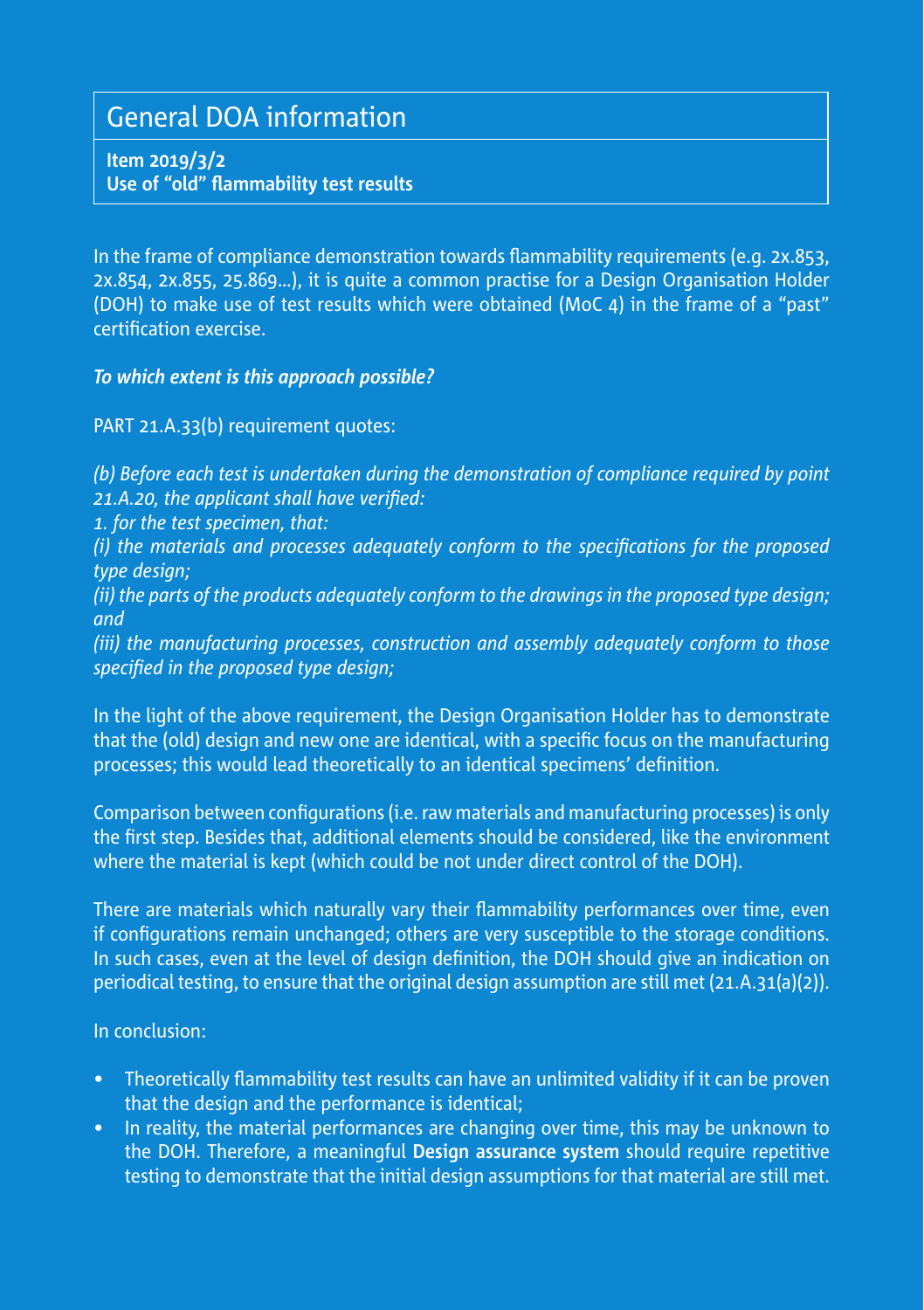Based on the above EASA is expecting flammability test reports that do reflect the actual batch of materials used for the design approval(s). Materials (even from the same batch) very susceptible to storage conditions, should be periodically retested i.a.w. DOH definition<sup>2</sup> (21.A.31(a)(2)).

In addition, re-use of flammability test results should be avoided, if the fireworthiness test results were marginally succeeded in relation to pass/fail criteria.

<sup>2</sup> It is assumed, for the frame of this discussion, that in the period between the date of the originally performed flammability tests and date of re-test no change occurred in the testing equipment/test procedure/test location (which could imply additional variability in the test results).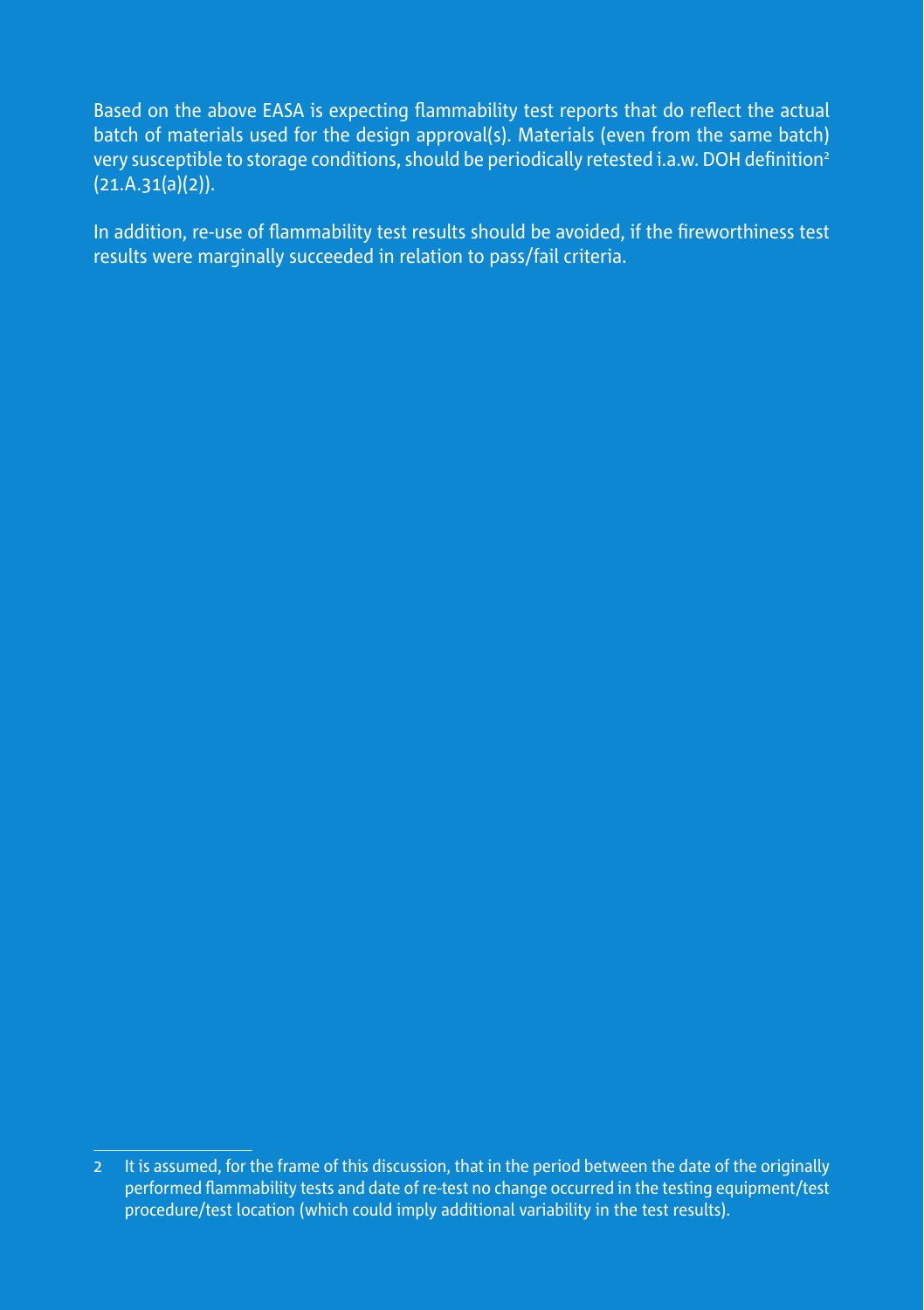# <span id="page-8-0"></span>General DOA information

#### **Item 2019/3/3 DOA dashboard: how does it work?**

The DO Department has updated its DOA Dashboard. This tool is well-known by the DOA Holders that have TC, major changes, STC or major repairs, in their scope of work.

This internal EASA tool is used for building a yearly overall picture of the DOAH performance. The tool includes the quality feedbacks received from PCMs & Experts, following the closure of certification projects involving the Agency's Product Certification teams. In addition, the DOA Team is requested to evaluate the DOAH performance through a set of questions, covering the activities undertaken during each year of the surveillance cycle. The DOA Team also assesses the ISM performance, using a dedicated set of questions.

These inputs allow the tool to compute two distinct indicators:

- Performance on IAW (Initial AirWorthiness): yearly average (anniversary date to anniversary date) of the feedbacks received from Product certification; this indicator is thus Panel-specific;
- Overall DOA Performance: mapping of the Overall performance, accounting for both the performance on IAW and the assessments made by the DOA Team.

Please note that no CAW data is provided in the current version of the tool, since the CAW feedback system is being developed.

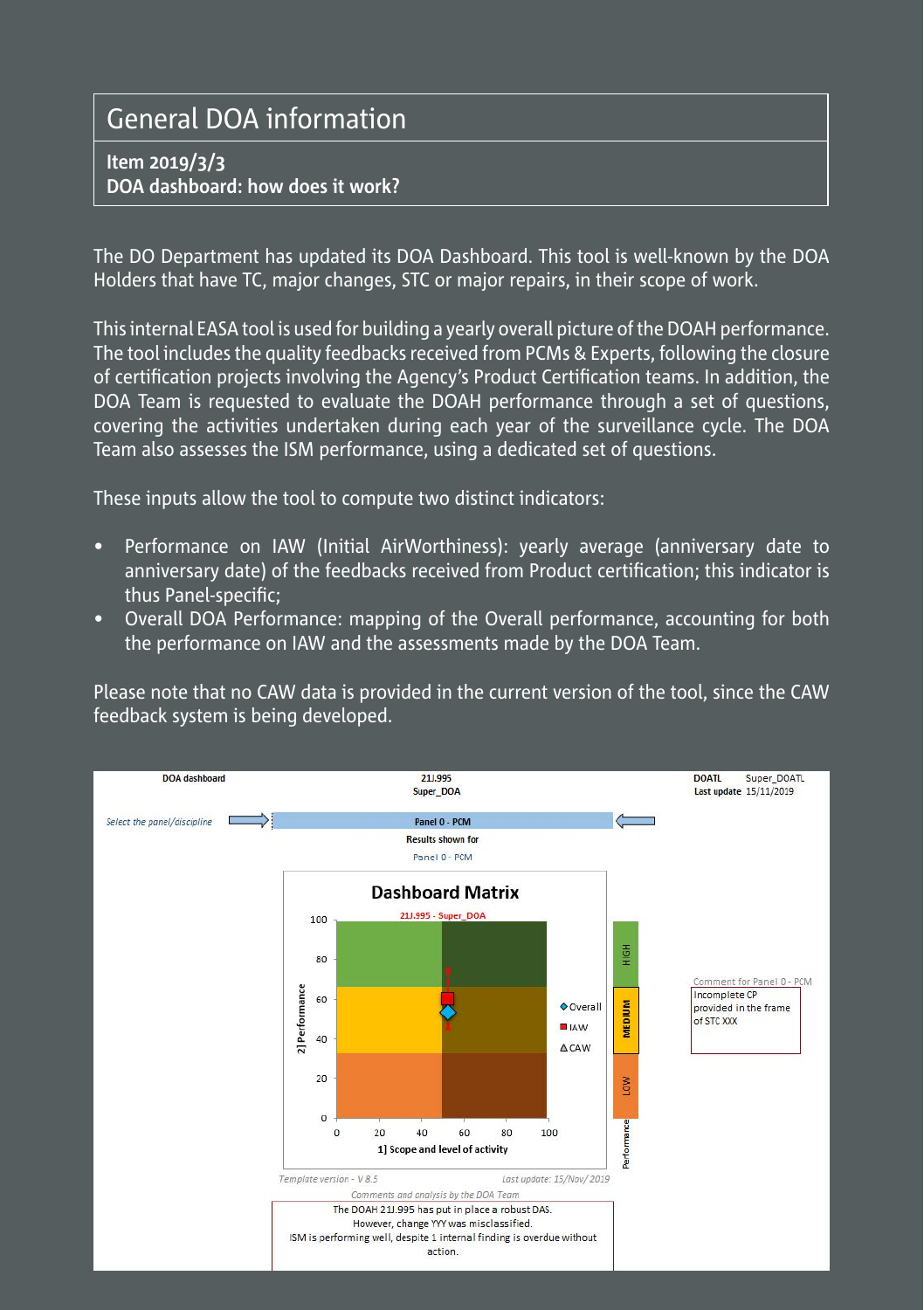In the above example, both the 'Performance on IAW' and the 'Overall DOA Performance' are MEDIUM. These values are used both by the DOA & the Product certification teams to tailor the surveillance plan and to support EASA's decision on the proposed LOI.

This new version of the Dashboard introduces certain novelties and improvements:

- All input fields are mandatory: the overall performance picture is analysed over each cycle/year to detect any trends in performance;
- The DOA Team will provide evidenced-based assessments & justifications to the DOAHs to support their efforts in improving their performance. The standard questions provided ensure a harmonisation of assessments between DOATLs;
- Data requested from the DOAHs is optimised (e.g. number of approval obtained in the last 12 months);
- Clarification of the management of Level 2 findings: the number of Level 2 findings is not directly included in the performance assessment as the Agency focusses mainly on the number of overdue or extended (more than once) Level 2 findings.

The DOA Dashboard being an internal EASA tool, it is not meant to be shared in its entirety with the DOA community. However, average performance data per panel, that are an input for the risk assessment as part of the LOI process, will be shared with each DOAH. Performance data at project level will be shared provided that a Memorandum of Understanding is signed between the Agency and the given DOAH.

This tool will support the Agency's efforts in building a comprehensive and transparent performance picture for each DOAH. This improvement will be complemented by the introduction of a standard questionnaire in SEPIAC for PCMs and Experts to rate the performance of the DOAH at project level.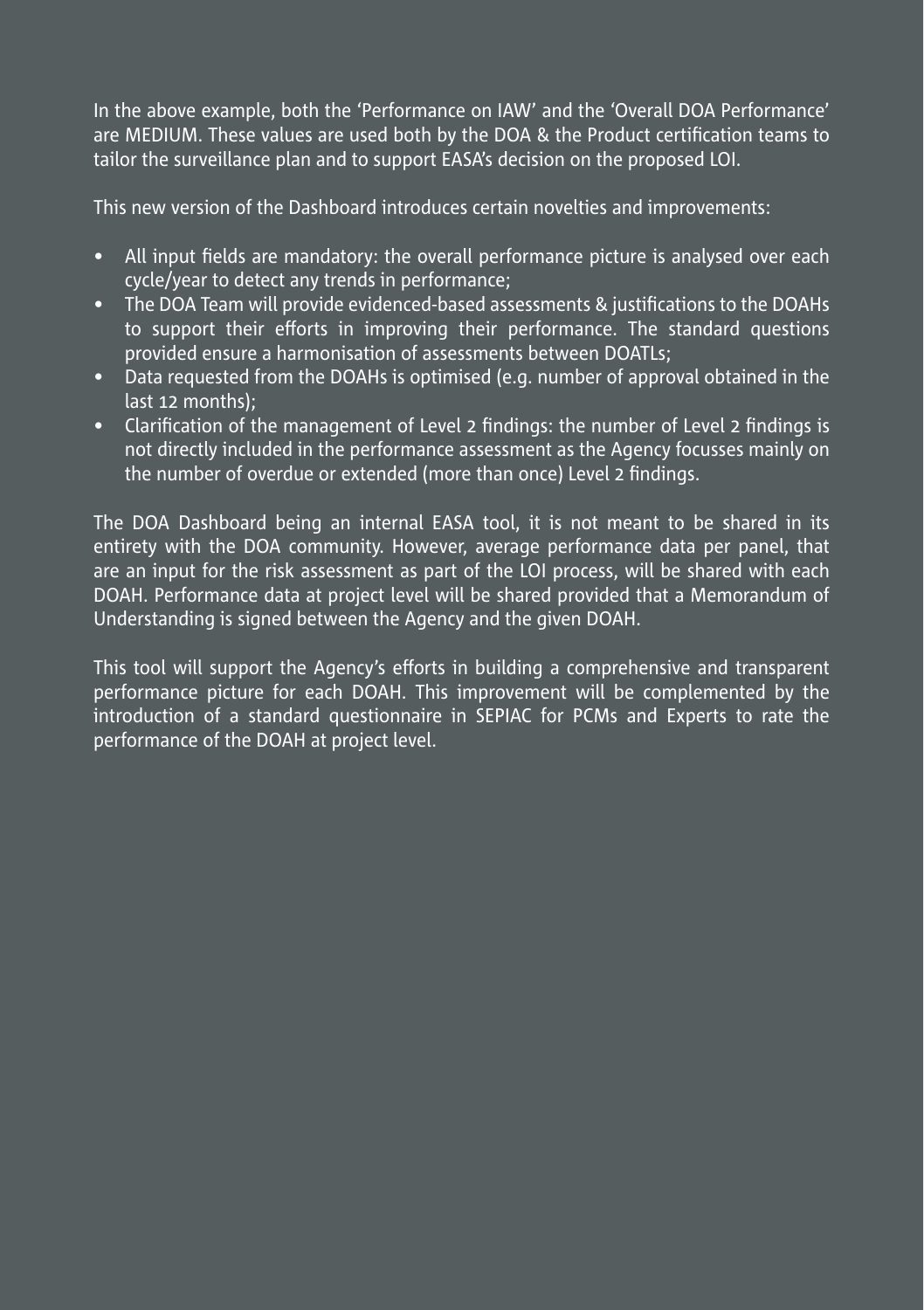## <span id="page-10-0"></span>Part 21 implementation

#### **Item 2019/3/4 Acceptability of data coming from suppliers**

For the issuance of a product approval, such as TC, STC, major or minor changes to TC and repairs, whether by the Agency or under DOA privileges an applicant shall demonstrate compliance with Part 21 requirements. Those requirements may be related to procedural, organisation or competence aspects as related to the design activities and associated data which are to be released for the approval of the design.

Therefore, if some of those design activities and data are conducted or produced by design subcontractors or partners, the DOA holder is responsible to identify the Part 21 requirements applicable to the scope of those activities and data, and determine how the subcontractors can be compliant with those requirements.

The establishment of an interface agreement, where the means to comply with those requirements, are specified (e.g. design assurance system procedures, competence of personnel, facilities, etc.) is an acceptable manner (but not the only one) to demonstrate compliance with Part 21.A.239(c), which requires the DOA holder to specify the manner in which the design assurance system accounts for the acceptability of the parts or appliances designed or the tasks performed by partners or subcontractors according to methods which are the subject of written procedures.

The design activities and associated data, such as laboratory tests for example, conducted by a subcontractor to demonstrate compliance of a design, whether of a product type of a change/repair to a product type, with the applicable requirements of its chosen certification basis are subject to several Part 21 requirements. For example:

- Part 21.A.33 for inspections and tests:
- Part 21.A.55, 21.A.105 for record keeping, if held by the subcontractor;
- Part 21.A.239(a) for the supervision and control of activities conducted, in proportion to the level of involvement of the DOA Holder, and the autonomy granted to the subcontractor in the conduction of those activities (i.e. written procedures);
- Part 21.A.239(a)(3) for the independent system monitoring of the compliance with the agreed procedures and other means to show compliance with the Part 21 requirements applicable to the subcontracted scope of activities;
- Part 21.A.245(a) for the necessary experience of the personnel and the adequacy of the laboratory test equipment;
- Part 21.A.245(b) for the necessary coordination between DOA holder and subcontractor.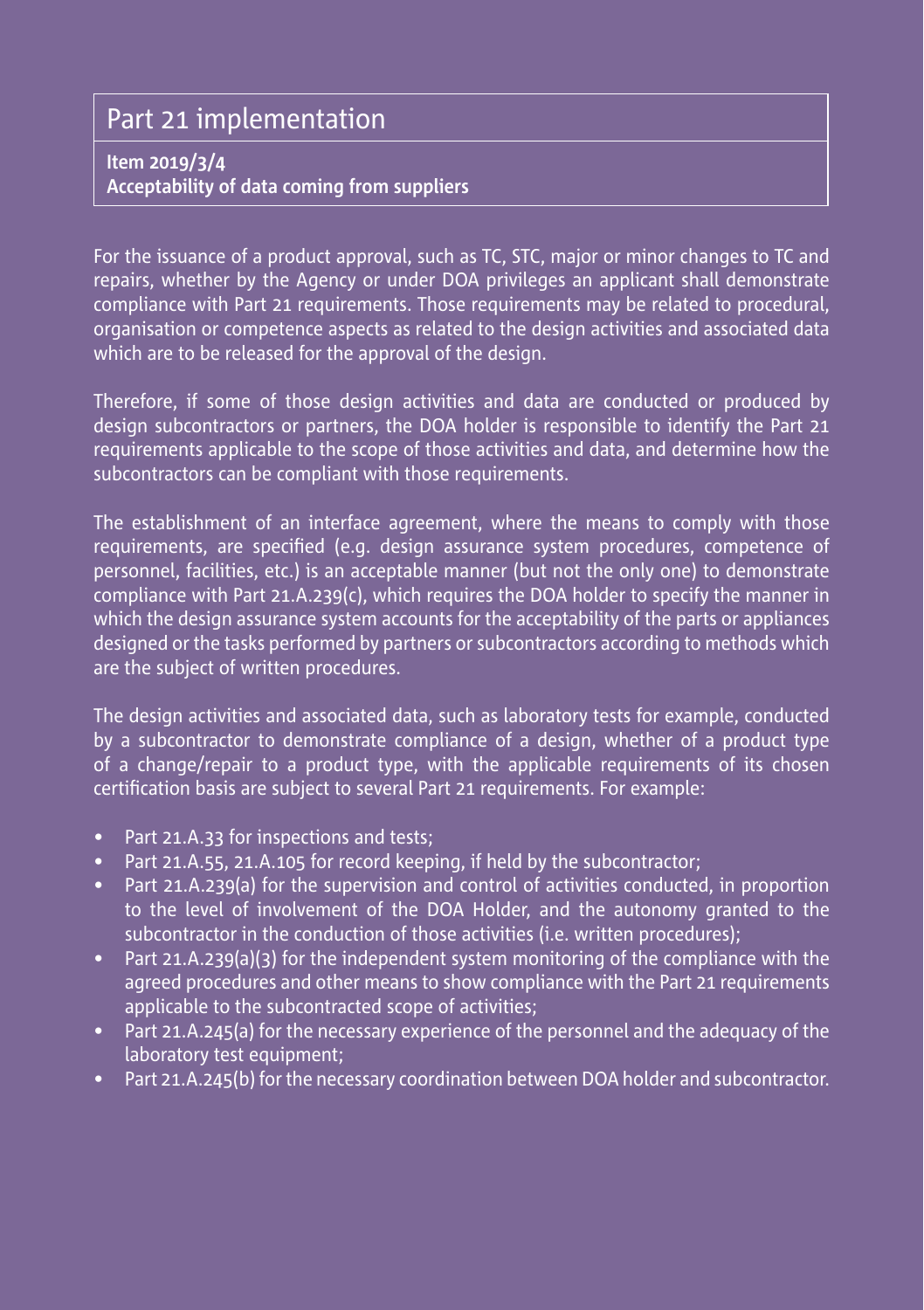If the subcontractor holds a DOA with terms of approval appropriate to the scope of subcontracted activities, the principal DOA holder may refer to the DOA subcontractor procedures for each of the Part 21 requirement applicable to that scope.

However, it must be proven that the subcontractor has agreed to use the procedures on the basis of which its DOA is granted, and that proper arrangements have been made for compliance with Part 21.A.239(a)(3) related to the independent system monitoring, e.g. regular reporting of subcontractor ISM activities and results (please refer to the J-News 2018/3/1 and 2019/1/4 for more details) to the DOA holder ISM function, and ultimately to the Head of Design Organisation.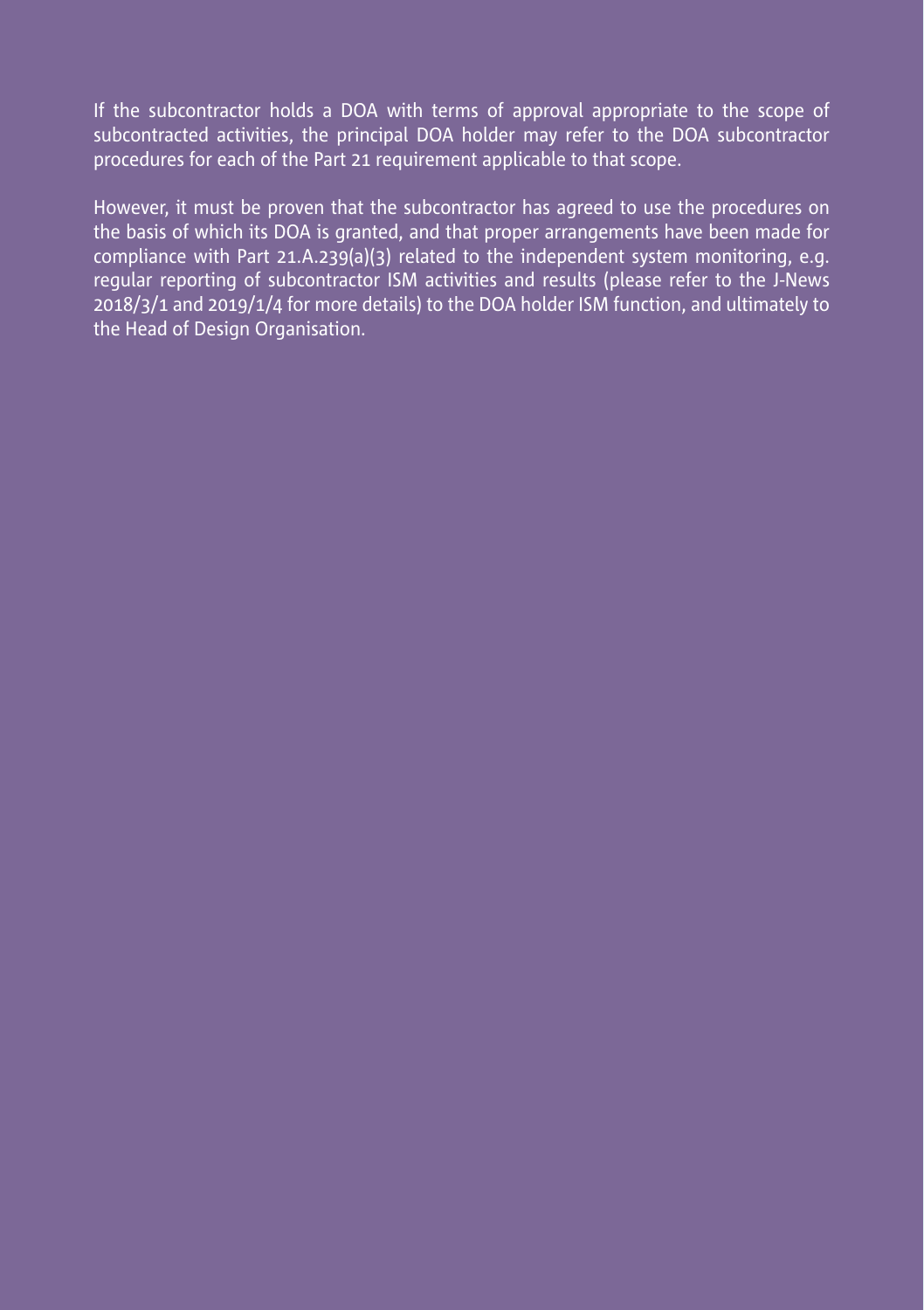## <span id="page-12-0"></span>Part 21 implementation

#### **Item 2019/3/5**

**Are you competent at competence? – Part 1**

Technical Competence is recognised as one of the basic components of a successful design organisation.

Part 21.A.243(d) and its associated GM No.1 and No.2 require a DOA to show how it will demonstrate the competence (knowledge, background and experience) of those "staff responsible for making decisions affecting airworthiness".

The GM then helps us define which DOA personnel fall under the category of "staff responsible for making decisions affecting airworthiness" by listing two distinct categories of person.

- 1. Compliance Verification Engineers (CVEs).
- 2. Personnel of the Office of Airworthiness making decisions affecting airworthiness, operational suitability and environmental protection, especially those linked with the 21.A.263 privileges.

The GM further explains that the competence of such personnel should be ensured by a system that selects, trains, maintains and identifies them.

It is the defined procedures of such a system and their robust implementation that could determine if a DOA can be considered 'competent at competence'.

The complexity and scope of such procedures can be tailored to the complexity and scope of the DOA itself but some fundamental aspects should be covered;

- 1. What are the minimum knowledge, background and experience standards required for each category of person?
- 2. What training policy is in place to ensure necessary complimentary training to ensure appropriate knowledge and background?
- 3. How those minimum knowledge, background and experience standards are translated into the basic selection criteria for each category of person?
- 4. How does the system assess the knowledge, background and experience of the person against those criteria?
- 5. Who should be involved in conducting such assessments and what should be their level of knowledge, background and experience?
- 6. How is the process documented and what records are retained?
- 7. What are the details of the scope of authorisation of each person?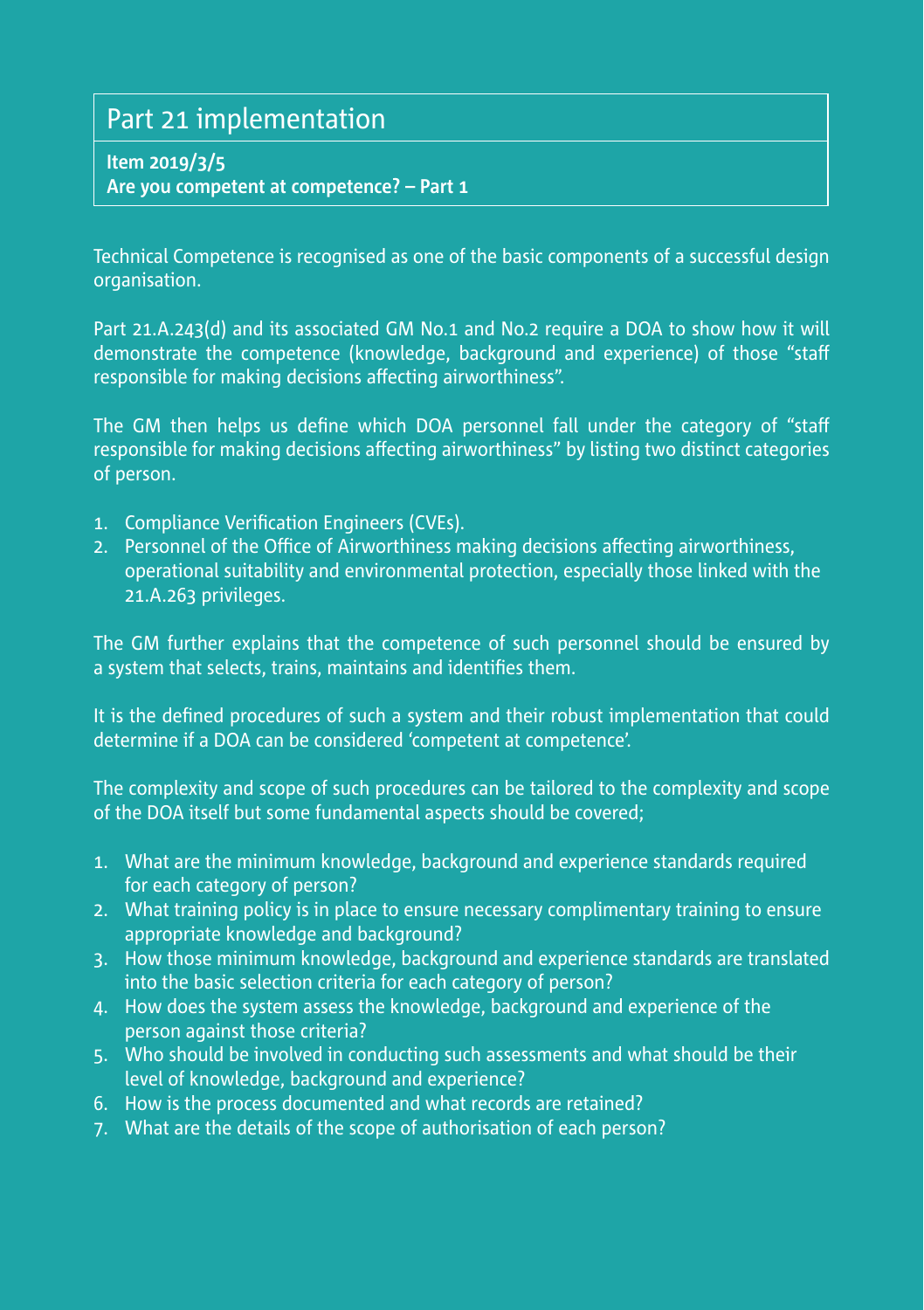EASA experience from its DOA surveillance activities indicates a clear positive correlation between the potency of the system for selecting "staff responsible for making decisions affecting airworthiness" and the quality of DOA deliverables and the assessed performance of the organisation.

Bearing in mind the imminent arrival of the LOI requirements, where DOA performance will be a contributing factor, now is the time to reassess whether your organisation is truly 'competent at competence'.

In Part 2 – What about our Design Engineers and how do we best utilise our "staff responsible for making decisions affecting airworthiness"?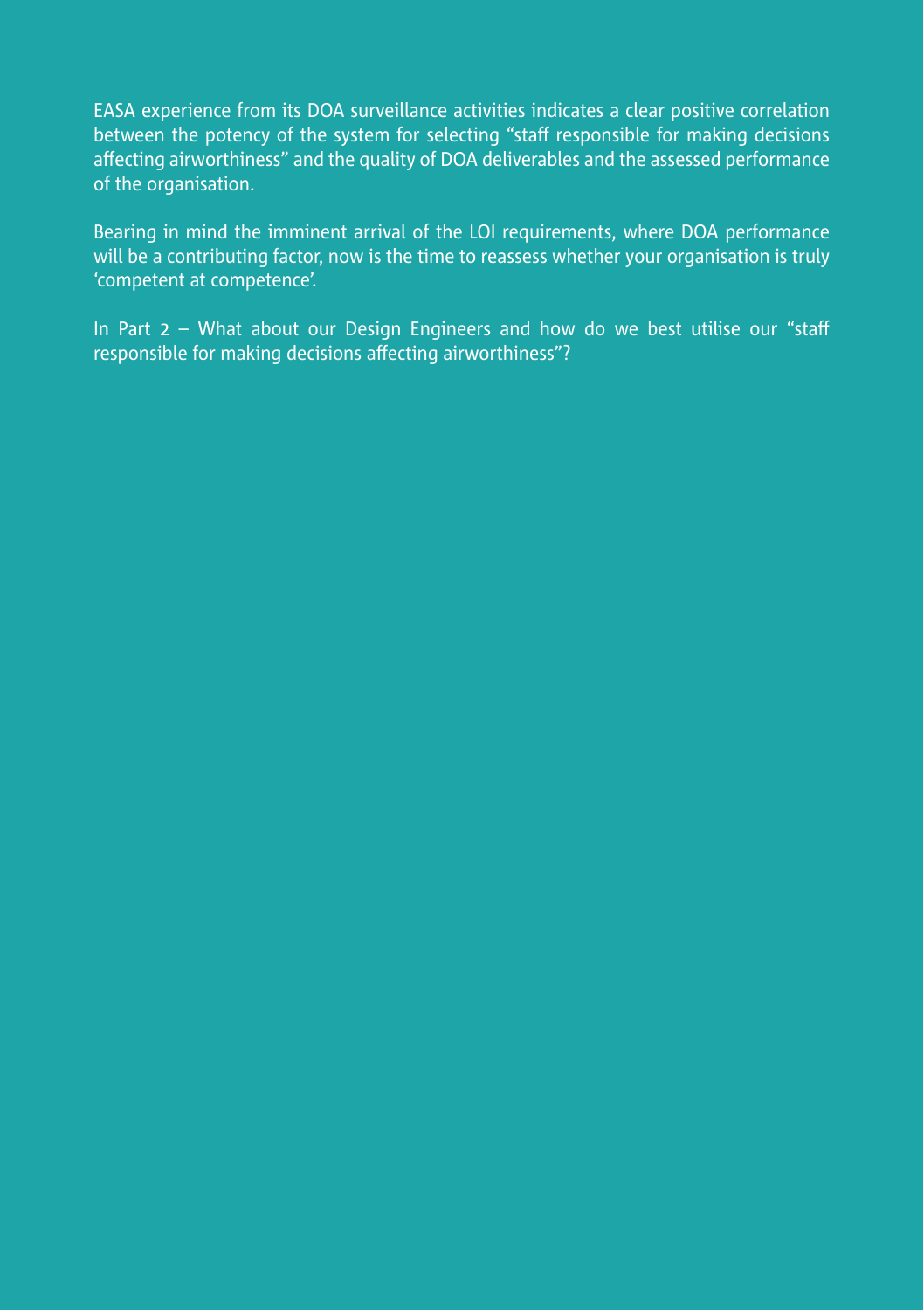# <span id="page-14-0"></span>General DOA information

**Item 2019/3/6 Did you know? List of EASA Panels**

In order to support the risk analysis needed in the frame of LOI, the Agency has published the list of EASA team Panels.

The list and numbering of the Panels is now available in the [EASA Website](https://www.easa.europa.eu/sites/default/files/dfu/CT Panels final.pdf) for consultation.